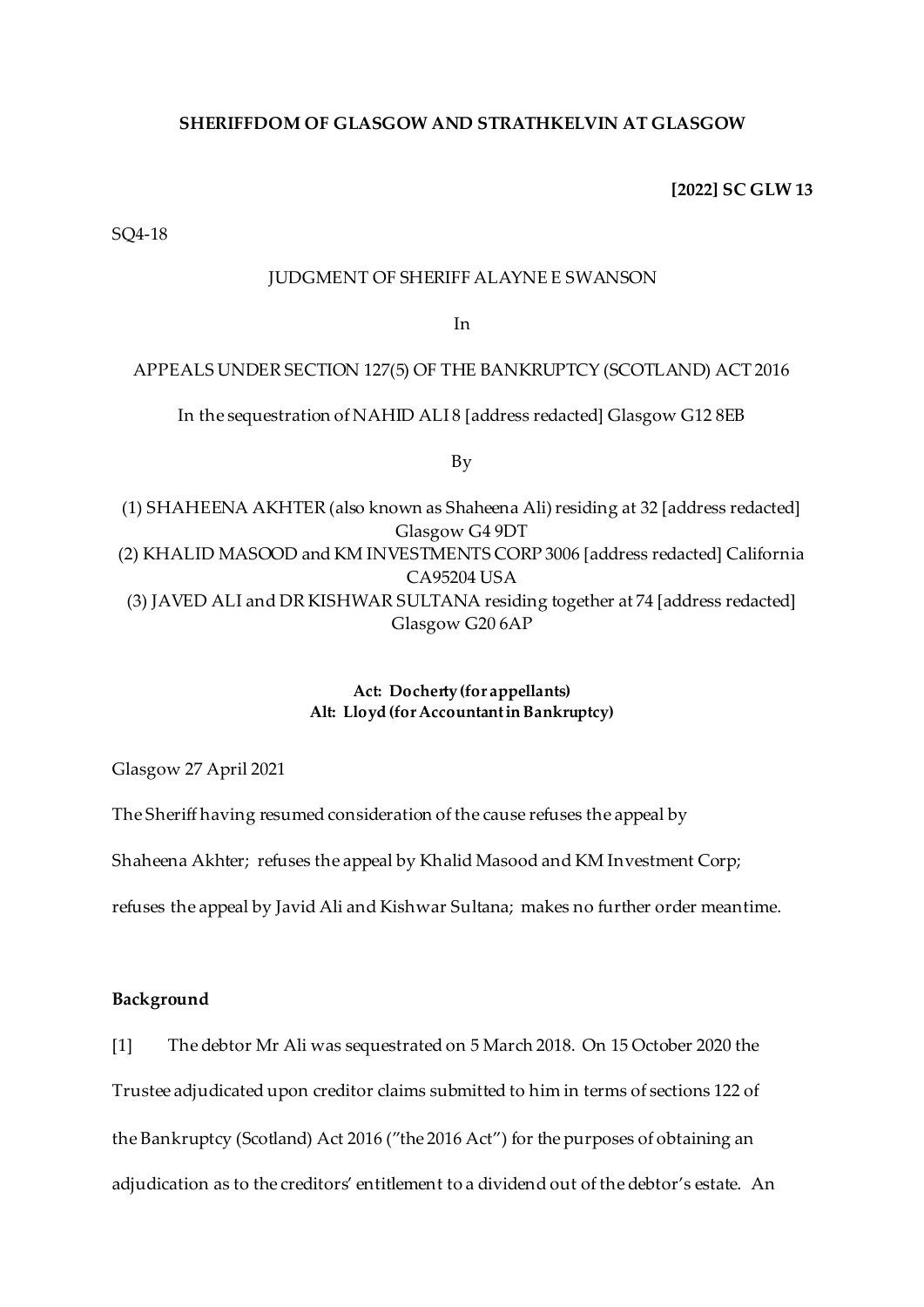adjudication schedule was prepared and intimated to interested parties on 15 October 2020. (Productions 1a, 1b, 2a and 2b).

[2] The petitioning creditor and his wife objected to those adjudications and applied for a review of the Trustee's decisions by the Accountant in Bankruptcy ("AiB") in terms of section 127(1) of the 2016 Act. (Productions 3b to 3e) The petitioning creditor stated in his application that claims by creditors have been allowed when the claims were not genuine and have been made by family and friends of the debtor. He also suggested that the Trustee had not ingathered all of the debtor's estate and gave three examples relating to (i) shares in companies which owned valuable assets, (ii) heritable properties particularly title GLA 202272 and (iii) a property in Wilton Street Glasgow. In his decision letter dated 30 November 2020 the AIB notes that his review function in terms of the 2016 Act only relates to the adjudication decisions and the questions raised about other assets and transfers to family members were not relevant to the review of the adjudication decisions. For that reason they were not addressed.

[3] The AiB revoked the Trustee's decisions on 30 November 2020. In respect of the claim by Shaheena Akhter the AiB stated that although it was satisfied that the loan of £55,000 was made to the debtor there was insufficient evidence from which to determine the amount still due and that the total sum remained unpaid.

[4] In respect of the claim by Khalid Masood and KM Investment Corp the AiB stated that although it was satisfied that the claimants jointly lent the sum of £110,0000 plus interest to the debtor there was insufficient evidence from which to determine that the total sum remained unpaid. The AiB also considered that the Trustee's adjudication admitting each creditor's claim for £196,307.13 gives the two creditors an unfair preference over the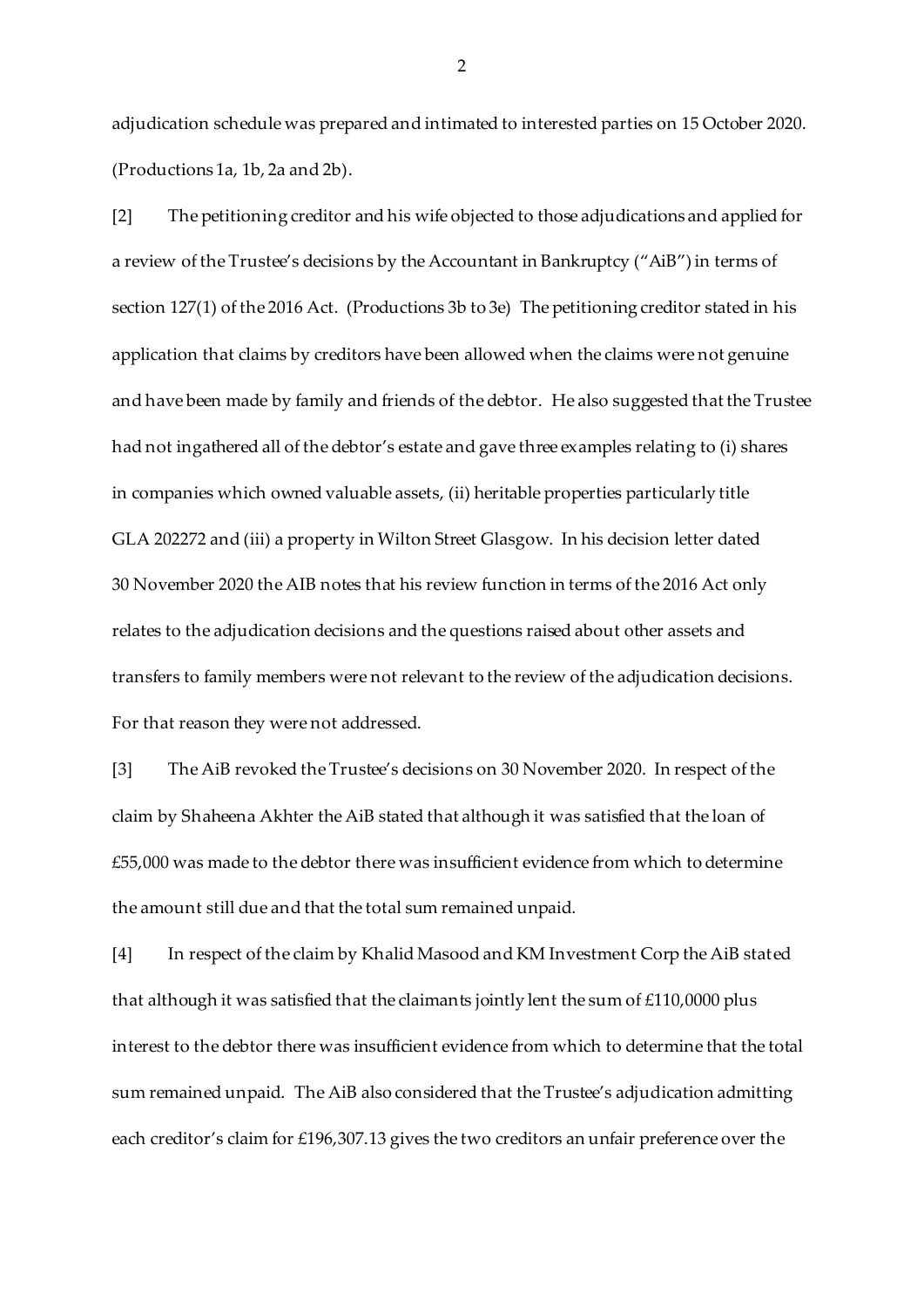other creditors in the case; the adjudication should be on one combined claim for the one evidenced amount.

[5] In respect of the claim by Javed Ali and Kishwar Sultana the AiB stated that although it was satisfied that the claimants jointly lent the sum of £50,0000 to the debtor there was insufficient evidence from which to determine that the total sum remained unpaid. The AiB also considered that the Trustee's adjudication admitting each creditor's claim for £50,000 gives the two creditors an unfair preference over the other creditors in the case; the creditors should submit one joint claim in the sum of £50,000 or two individual claims each for the sum of £25,000. The AiB held the Trustee's decision on the two claims to be incompetent.

[6] These three appeals against the review decisions of the AiB come to the Sheriff in terms of section 127(5) of the 2016 Act. The appellants crave the court to overturn the AiB decisions. The errors made by the AiB identified by the appellants in their respective notes of appeal are as follows:

- 1. Acceptance of the objectors' application as having been presented on a stateable ground;
- 2. Revocation of the adjudication on grounds not relied upon by the objectors;
- 3. Incorrect use of powers under the Act by revoking the adjusications;
- 4. Incorrect reliance on section 123 in relation to further information; inversion of the burden in relation to creditor claims; reference to "usual practice" by creditors
- 5. Rejection of the Trustee's treatment of the joint nature of the debt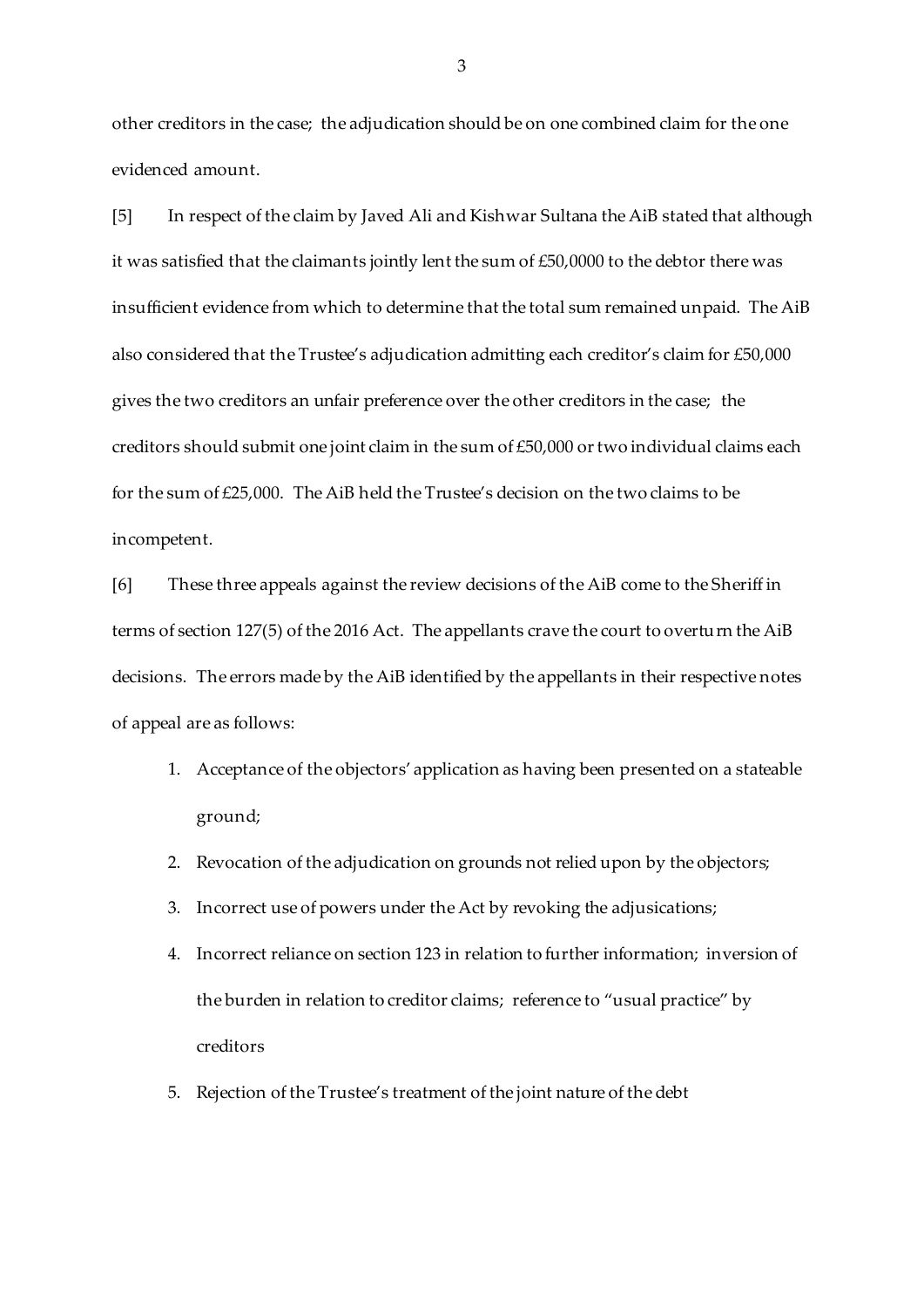**Submissions**

[7] Written submissions were lodged by the three appellants and the AiB. Mr Foster who represented the petitioning creditor adopted the submissions of the AiB. He did not take an active part in the appeal hearings.

[8] For the appellants Mr Docherty submitted that in the first and second appeals the AiB was not entitled to reach the decisions that there was insufficient evidence that the loan remained outstanding because that was not a ground of appeal relied upon by the objectors. In addition the matters relied on by the AiB were matters of fact and that the AiB was not entitled to revoke the decisions on the basis of inserting its own judgment on matters of fact unless the AiB had concluded that the Trustee's decision on those matters of fact was fundamentally flawed. The decision contained no analysis of why the Trustee's decision was not one which was within the range of reasonable decisions he could have made.

[9] The matters of fact taken into account relate to the creditor's inability to produce evidence of non-payment and evidence of payment being sought. Reliance on the non-production of evidence inverted the burden in relation to creditor claims and indicated that the AiB's decision depended upon an incorrect reading of section 123 of the 2016 Act. Evidence from the debtor was ignored.

[10] In considering the nature of the joint obligation the Trustee had considered a factor which was not a ground of appeal relied upon by the objectors; the Trustee's acknowledgement that a dividend would be paid out against only half of the claim was ignored. Mr Docherty also submitted that the AiB had erred in suggesting that a further adjudication of the claims can be considered and completed by the Trustee. Revocation of the original decisions was an inappropriate use of the AiB's powers and in the second and third appeals the Trustee's decisions should have been amended.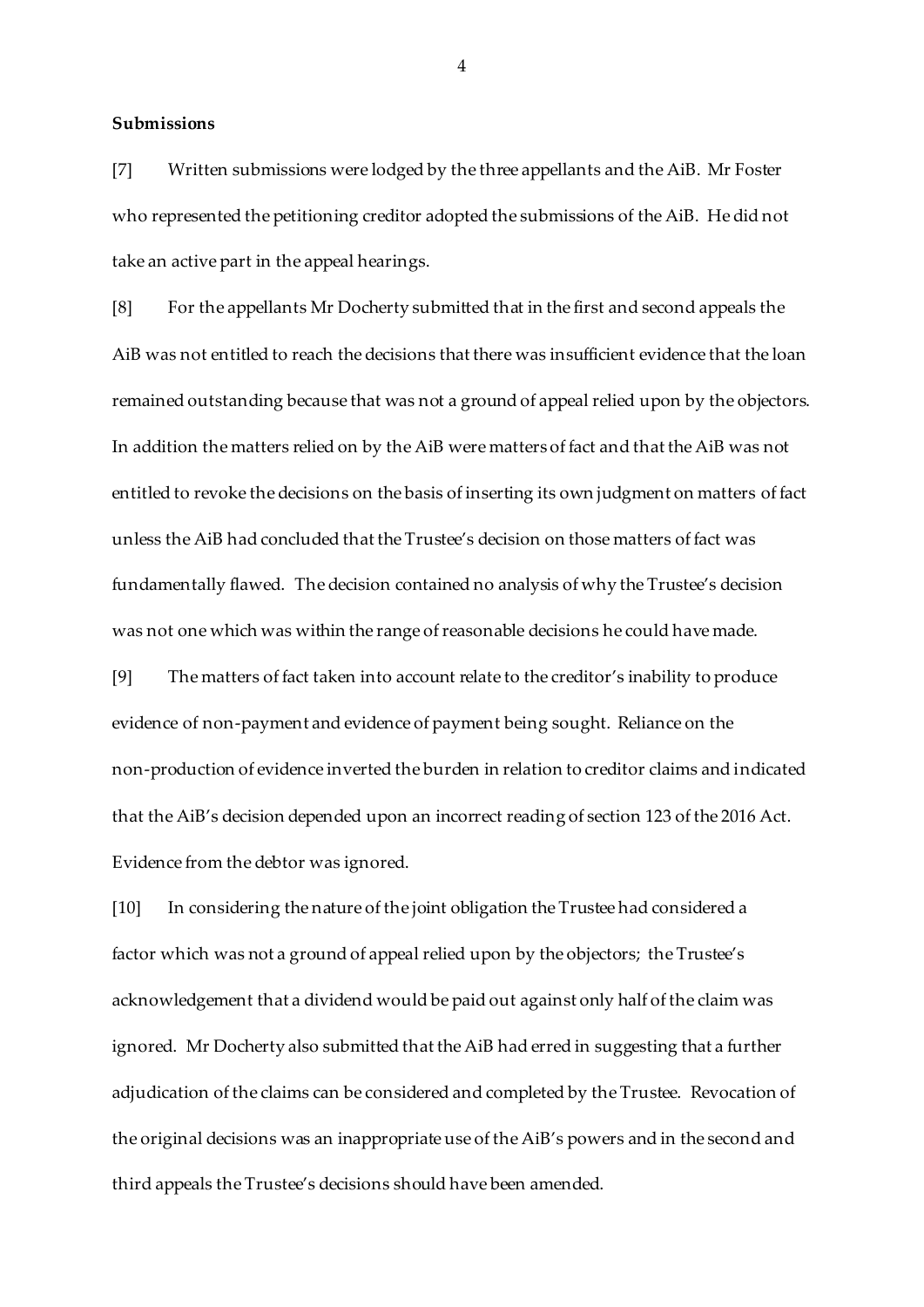[11] For the AiB Mr Lloyd submitted that the Sheriff could only interfere with the AiB decision if satisfied that one of the grounds identified in *MacPhail on Sheriff Court Practice* at paragraph 18.111 was made out. Mr Lloyd took issue with the appellants' position that the AiB is constrained by the terms of the objections put forward in the application for review. He also refuted the suggestions that the AiB had erred in dealing with sufficiency of evidence; concerns about the documentation provided by the appellants did not invert the burden of proof. The AiB was entitled to take into account that no steps had been taken to pursue or confirm the debt. No error had been made in the treatment of the joint claims or in the conclusion that the appellants could submit a further claim.

## **Discussion**

#### **The role of the AiB**

[12] The review function of the AiB in relation to adjudications was conferred by amendments to the Bankruptcy (Scotland) Act 1985 ("the 1985 Act") introduced by the Bankruptcy and Debt Advice (Scotland) Act 2014 and consolidated in the 2016 Act. Previously the review was performed by the Sheriff. A number of the Trustee's decisions are open to review by the AiB including decisions taken to accept or reject a creditor's claim following an adjudication. Although parties have different views about the scope of the AiB's role and its functions under the 2016 Act they are agreed that in reviewing the Trustee's decisions the AiB is acting in a quasi-judicial capacity.

[13] In relation to the powers of both the AiB and the Sheriff Mr Lloyd relied on the statements made in MacPhail: *Sheriff Court Practice* (3rd Ed 2006) where the learned author explains that where an appeal is taken against a decision involving the exercise of judicial discretion it is not the function of the appellate court to interfere merely on the ground that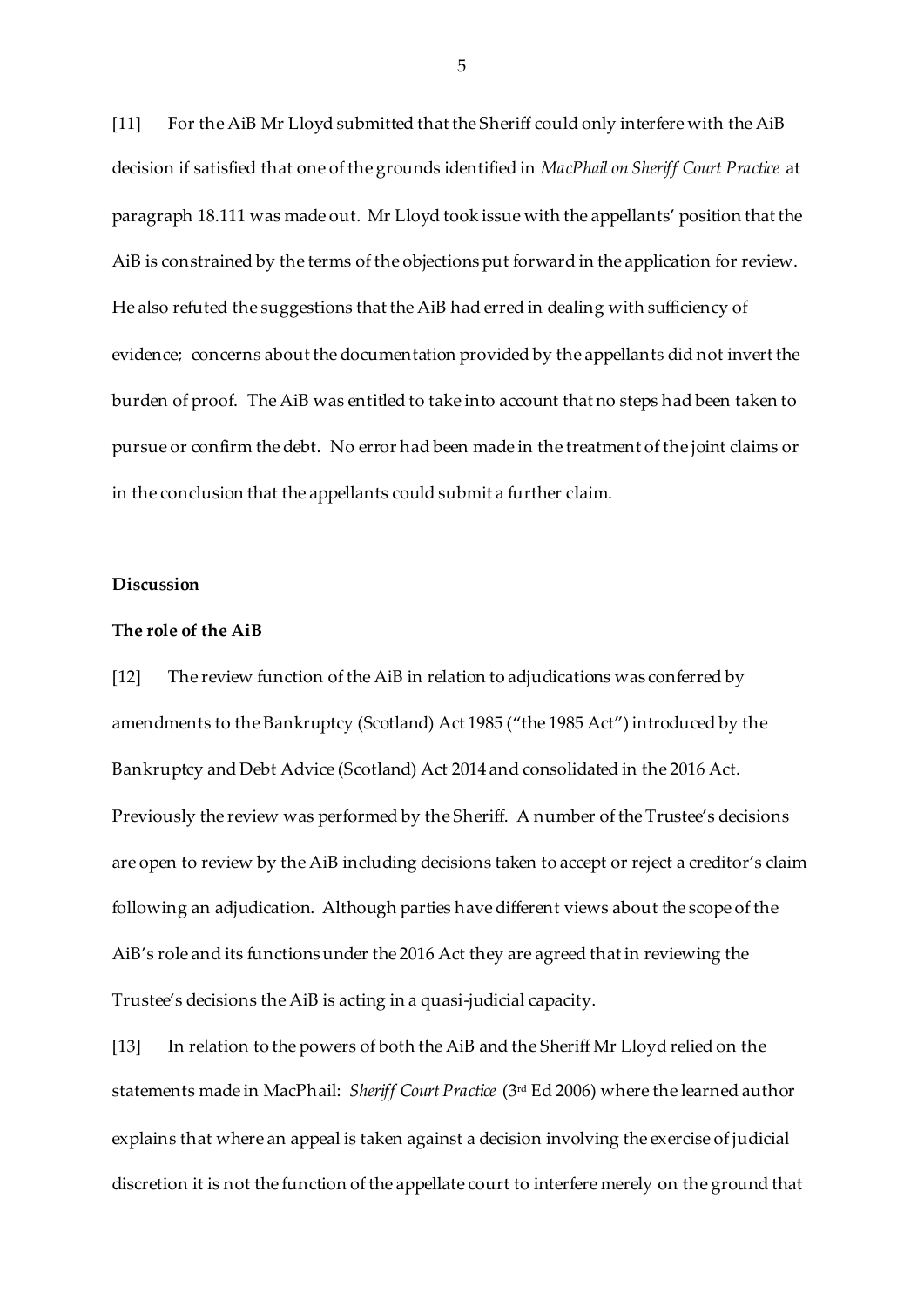the appellate court would have done something different. The exercise of discretion can only be set aside for certain reasons; this is described as a restrictive approach. The acceptable reasons are stated thus:

"The appellant court may intervene if it is satisfied that the judge did not exercise his discretion at all; or in exercising it he misdirected himself in law; or misunderstood or misused evidence or the material facts before him; or took into account an irrelevant consideration; or failed to take into account some relevant consideration; or if his conclusion is such that, though no erroneous assumption of law or fact can be identified, he must have exercised his discretion wrongly.<sup>1"</sup>

That test was confirmed by the Inner House in *Britton* v *Central Regional Council* 1986 SLT 207. In a unanimous decision their Lordships stated that a decision may not be interfered with unless discretion was exercised upon a wrong principle or that, the decision being so plainly wrong, discretion must have been exercised wrongly. In the unreported case relating to the *Sequestration of Nicola Hutcheon<sup>2</sup>* Sheriff Napier expressed the view that the court should be slow to interfere with the exercise of discretion by the AiB unless there is a clear and demonstrable departure by the decision-maker from a rational decision-making process<sup>3</sup>.

[14] Where parties differ is in the assessment which should be made by the AiB to justify interference. Mr Docherty's position was that the Trustee had to have failed the test set out above before the AiB could over-turn his decision. In his submission there were no such errors made by the Trustee and the AiB had therefore erred in revoking the decisions. He did not consider that the AiB had power to consider matters afresh particularly in relation to matters of fact and criticised the AiB for failing to identify the fundamental flaws in the

<sup>1</sup> Parapgraph 18.111

<sup>2</sup> Aberdeen Sheriff Court 26 April 2019 ABE-SQ56-18

<sup>3</sup> Paragraph [85]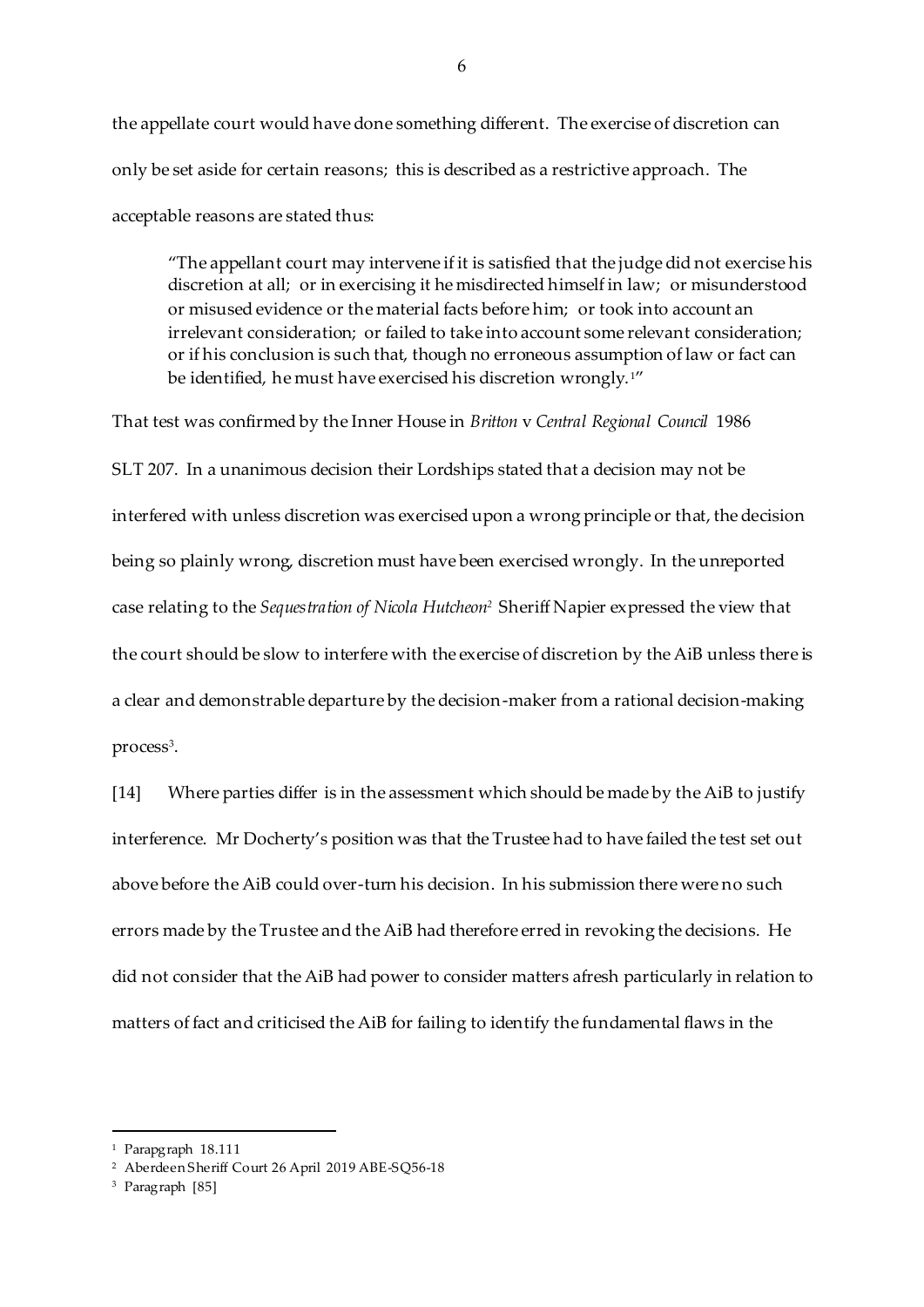Trustee's decision and the reasons the decision was outwith the range of reasonable decisions the Trustee could have made.

[15] I disagree with that position. The point was decided by the Sheriff at Hamilton in *Japan Leasing (Europe) plc* v *Weir's Trustee* Hamilton Sheriff Court 21 November 1996 which dealt with the Sheriff's review powers under the 1985 Act. The Trustee argued that the court required to look at what was presented to the Trustee and decide whether he was right or wrong to reject the claim; and the court would not be likely to interfere unless the Trustee had been manifestly wrong. The Sheriff rejected that submission and held that in hearing an appeal against an adjudication all admissible and relevant evidence concerning the claim may be heard and not just that which was presented to the Permanent Ttrustee; he then had to decide, on the evidence before him, whether the claim was well founded. The point was not argued when the case was considered by the Inner House on appeal about the admissibility of certain evidence considered by the Sheriff; their Lordships noted that parties proceeded on the basis which the Sheriff had adopted<sup>4</sup>. Although the case in terms of the 1985 Act concerned review by the Sheriff not the AiB, it is thought that the same approach should apply in relation to a review prior to appeal where appropriate<sup>5</sup>. I consider that to be the correct approach in this case; matters should be considered afresh by the AiB where a misdirection in law or a misunderstanding of the evidence is identified.

[16] Section 127 provides for the debtor or any creditor to apply to the AiB for a review of the acceptance or rejection of any claim. If an application is made, in terms of section 127(5) the AiB must take into account any representations made by an interested party within 21 days of the application and must confirm, amend or revoke the decision within 28 days.

 $\overline{a}$ 

<sup>4</sup> *Japan Leasing (Europe) plc* v *Weir's Trustee* (No2) 1998 SC 543

<sup>&</sup>lt;sup>5</sup> McKenzie Skene: *Bankruptcy* 1st Ed paragraph 16-32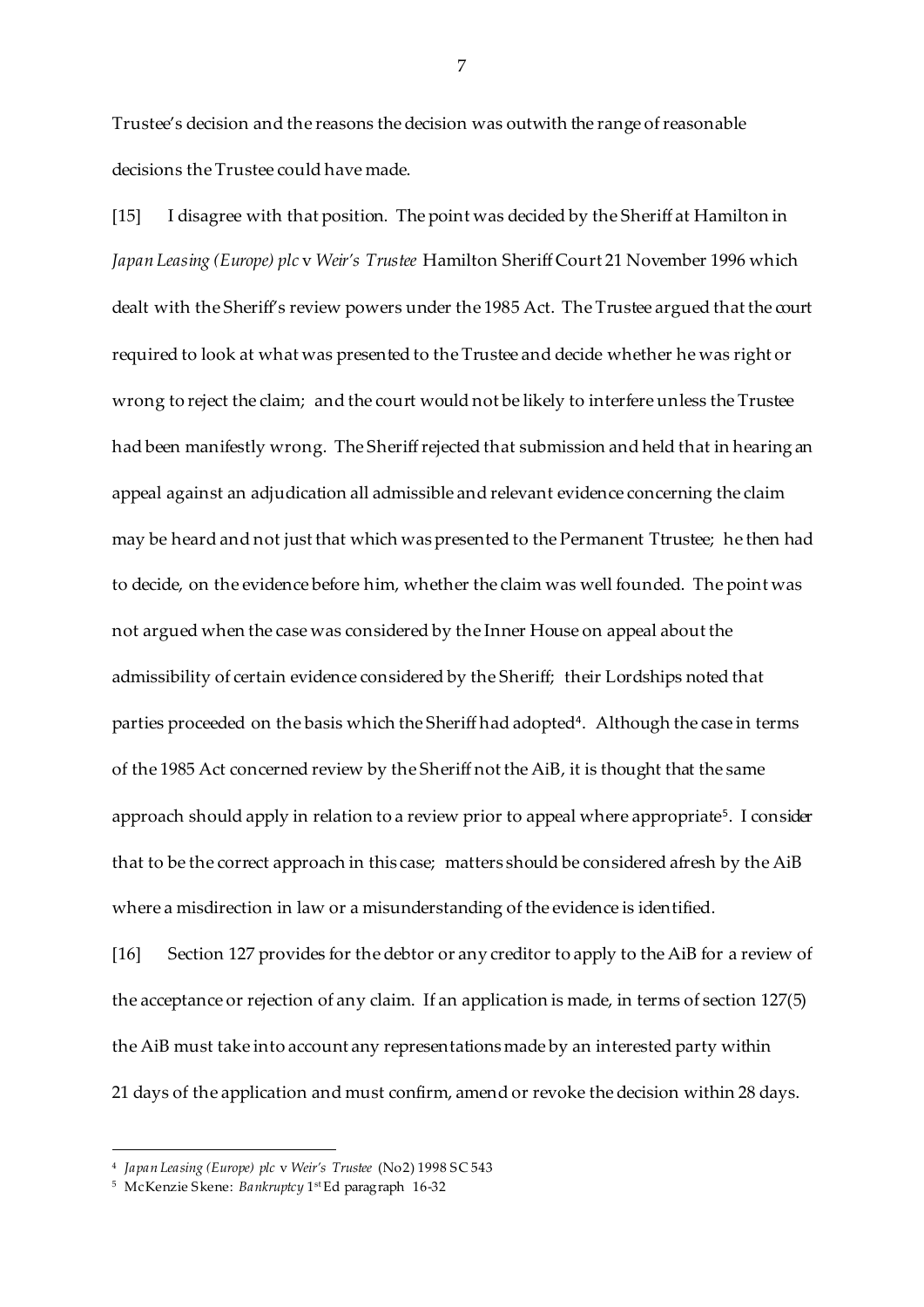Sheriff Napier was clear that the provision of a right of review must contemplate more than simply reviewing representations. He supported an interpretation of the review provisions which expects the AiB to review the matter *ab initio*. He stated that "it cannot be correct to delimit the AiB to considering only any representation as the Trustee and creditor effectively suggest<sup>6"</sup>. I reject Mr Docherty's submission that this is incorrect because without express wording in the legislation the AiB cannot substitute its decision for the Trustee's. The Sheriff Court cases are not binding on this court but the approach taken in them seems eminently sensible; otherwise the review function is a review without substance.

[17] In my view the AiB was correct to reject representations which did not pertain to the adjudication of claims. However, having received an application for review I consider that the AiB can address any relevant issues about the claims which concern him whether raised by the objector or not. Section 127 of the 2016 Act does not prescribe any form for the objection application; indeed there is no requirement for grounds to be stated at all. An application which simply sought review would appear to be competent in terms of section 127; an application raising a general objection that the claims were not genuine is therefore also competent.

[18] I reject the argument that the applications were not presented on a stateable ground. An objection to the genuineness of the claims is a valid reason for review in my opinion (and as noted above no ground is required). It is argued that no basis is offered for the criticism other than that the claims were submitted by family and friends of the debtor. The AiB did not err in considering this objection. Given the conclusion I have reached on the AiB's powers to review matters afresh then whether the claim is genuine must be at the heart of

8

<sup>6</sup> Paragraph [73]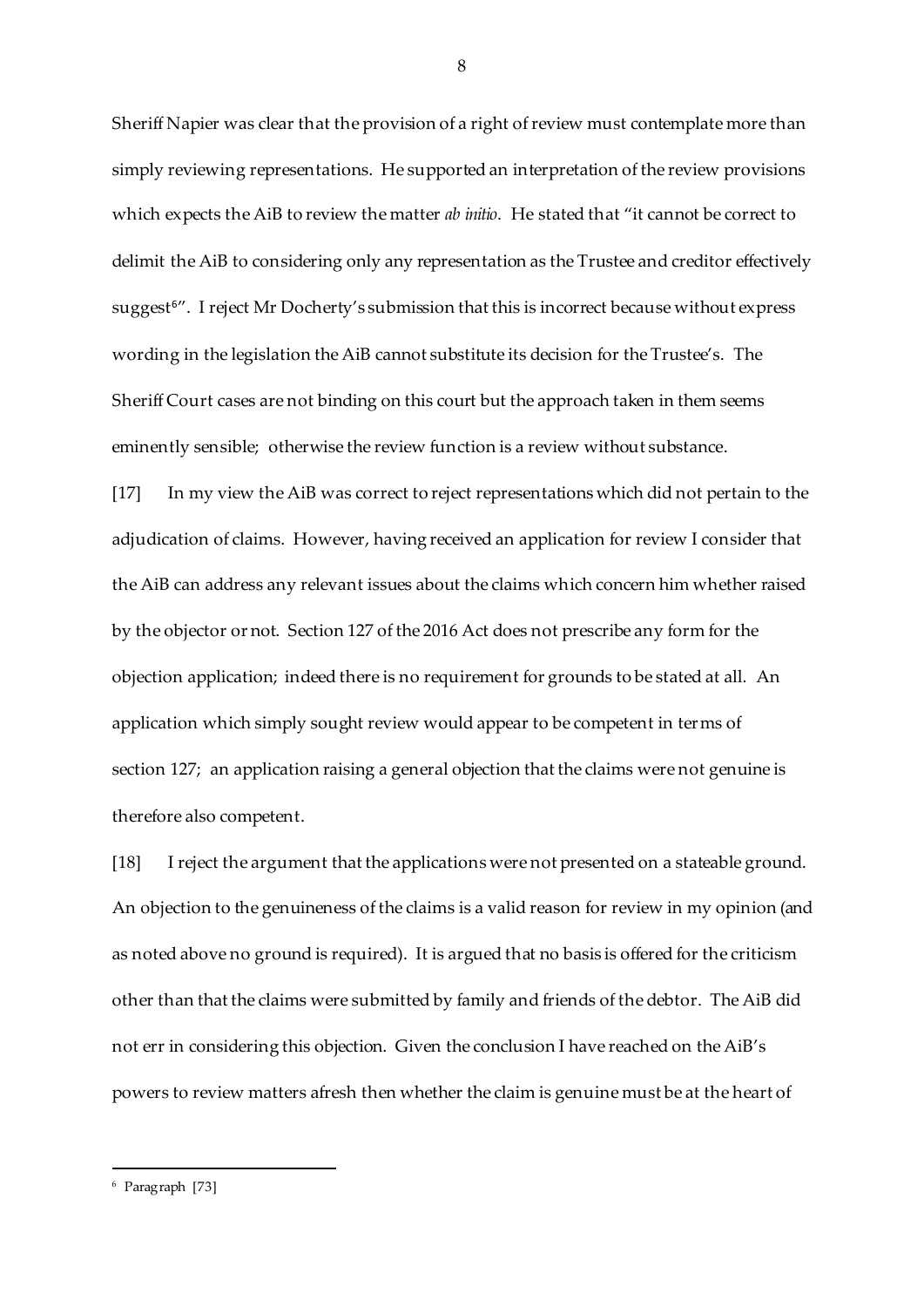the investigations. I consider the AiB had power to revoke the decisions on a ground not relied on by the objectors. I take on board the point made by the appellants that the AiB did not determine that the claims were not genuine but in my view that does not restrict the wider analysis. The original claim may be deemed genuine at the same time as queries are raised about whether the debt is still outstanding.

#### **Evidence supporting the claims**

[19] What was provided to the Trustee and subsequently to the AiB in respect of the loan by Khalid Masood and KM Investments Corp was the claim form by each creditor, the loan agreement and personal bond and bank statements showing payments into an account bearing the debtor's name (and that of a limited company) for the period 28 February 2006 to 26 May 2006. Those bank statements show international transfers to the account from KM Investments Corp. In his decision letter the AiB states that it was satisfied from the supporting documentation that Khalid Masood and KM Investments Corp jointly lent the debtor the sum of £110,000 plus interest at 5%.

[20] The supporting documentation submitted by Javid Ali and Kushwar Sultana was the claim form from each creditor, the loan agreement and guarantee and what bears to be a screenshot from Intelligent Finance showing ten payments of £5,000 to the debtor between 10 April 2007 and 13 July 2017. In his decision letter the AiB states that it was satisfied from the supporting documentation that Javid Ali and Kushwar Sultana jointly lent the debtor the sum of £50,000.

[21] I do not agree with Mr Docherty that the AiB cannot be concerned with matters of fact. If the AiB forms the view that the Trustee relied upon misinformation or failed to investigate the material before him properly then that is a matter affecting the exercise of the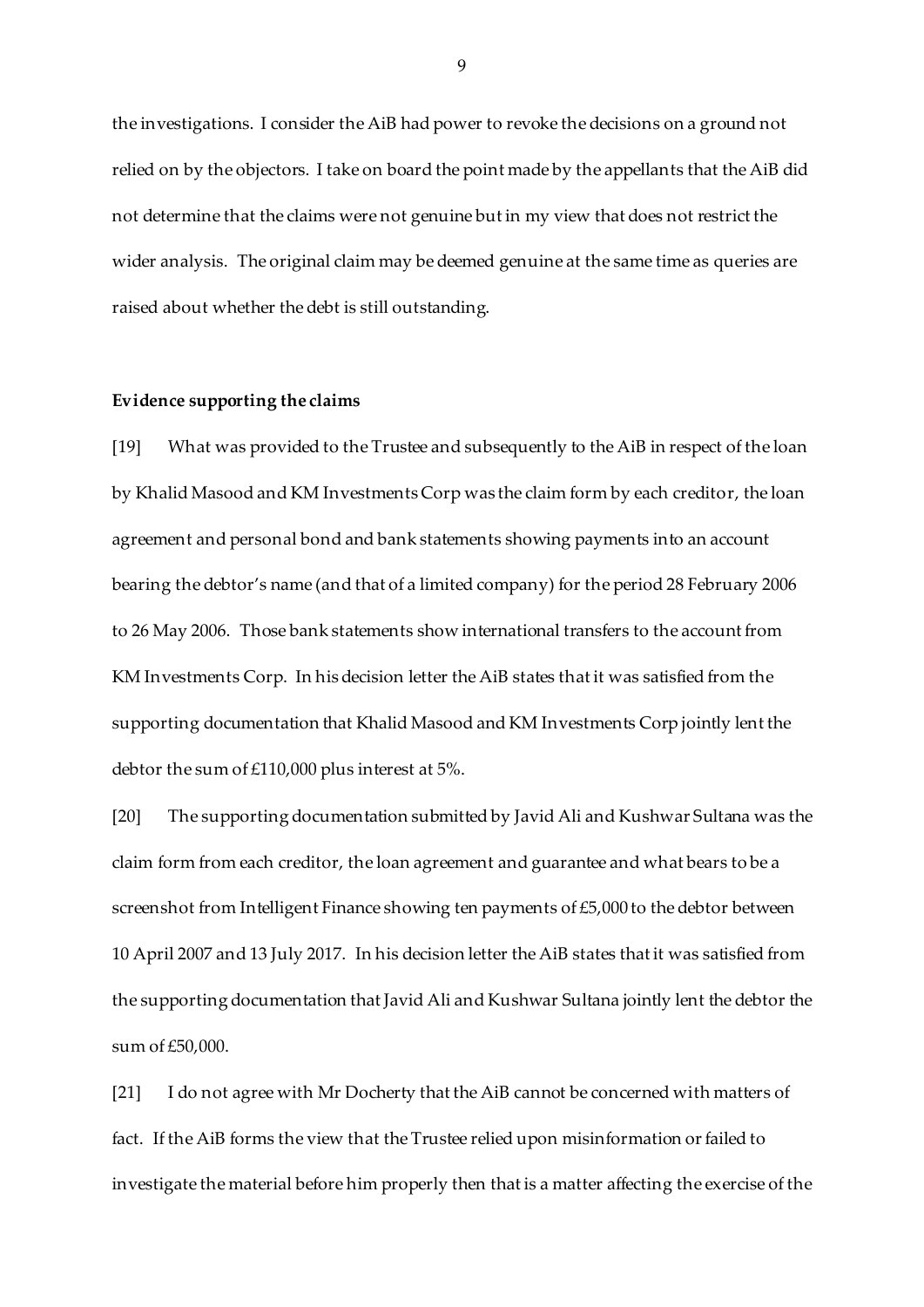Trustee's discretion. Mr Docherty also submits that the AiB was not entitled to decide that further information was required to satisfactorily evidence that the loans made by Shaheena Akhter and Khalid Masood and KM Investments Corp were still outstanding. It is suggested that by seeking such evidence the AiB erred in the interpretation of section 123 and inverted the burden of proof.

[22] Section 123 of the 2016 Act gives the Trustee the power to require the creditor, or any other person who can produce relevant evidence, to produce that further evidence in order to satisfy himself as to the validity or amount of a claim submitted by a creditor. That is a wide power. Mr Docherty submits that the AiB's reading of section 123 was incorrect in that it was stated that a creditor has to produce evidence with his claim. He also submits that if the Trustee was satisfied with the information provided to him the AiB had no locus to investigate the supporting documentation further. I cannot accede to that proposition. In order to determine what factors and factual material were taken into account or ignored, the AiB has to consider all the material provided and come to a decision about acceptance of the claim. Having declared that there was sufficient evidence to support the loans to the debtor the AiB was not prevented from investigating the evidence available to support the fact that the loans remained outstanding and to show in what amount. The creditors' approach to repayment is relevant. In not considering that element the Trustee misunderstood the evidence before him.

[23] What the AiB had by way of documentation was a statement in an informal email from the debtor (Production 5a) that no payments had been made to any of the creditors; the debtor's statement was not considered to be sufficient evidence that the full debts remained outstanding. The AiB did not ignore that statement. In the decision letter the AiB goes on to comment that it was not unreasonable to expect Shaheena Akhter and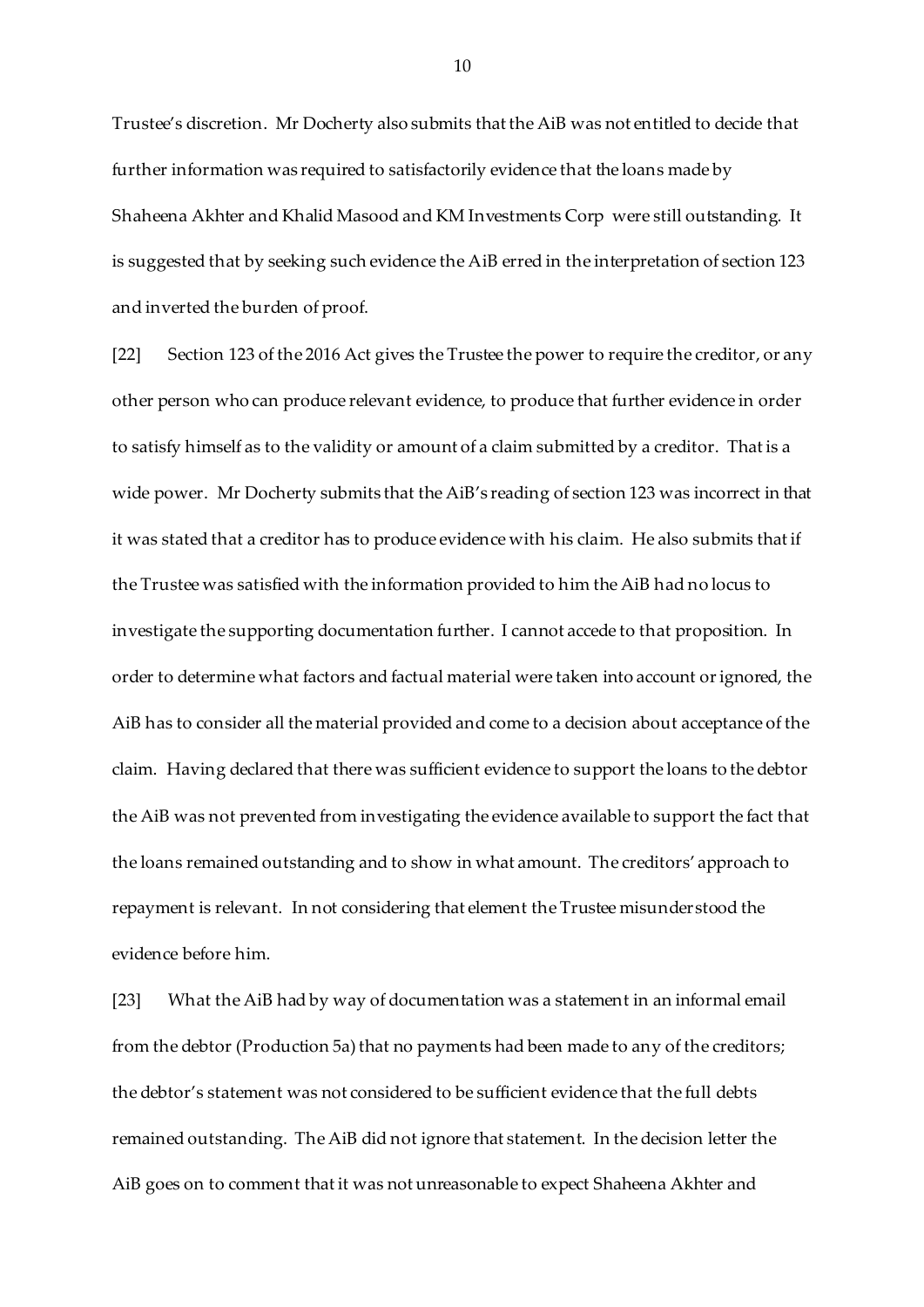Khalid Masood and KM Investments Corp to have provided the debtor periodically with statements or other correspondence referencing the debt owed , the amount which remained outstanding and the amount of interest that had accrued. The AiB states that this is usual practice when a loan remains outstanding for any length of time.

[24] Mr Lloyd submitted that in making the legislative changes which gave the AiB these powers of review Parliament would have understood that the reviewer was not legally qualified and allowance should be made for that and for the drafting of the decision letter. I am not inclined to take a narrow view of the AiB's wording in the letter of 30 November 2020. Looking at the decision as a whole is an accepted way of dealing with the decision of a non-legally qualitied body. Those who review such decisions are encouraged not to get too involved in semantics and to adopt a fair reading of the findings as a whole. On a fair reading of the decision as a whole the AiB was entitled to hold after an examination of the supporting evidence that the decisions should be revoked. It is not an error to mention in the commentary how the AiB might have expected the creditors to have progressed matters. Those remarks in passing were intelligible when read fairly in the context of the decision as a whole; they do not represent an error in law.

### **The possibility of a further claim**

[25] Mr Docherty submits that the AiB erred in stating that a further claim could be made by the creditors if further information became available. In terms of the timetables set out in section 122 of the 2016 Act claims must be submitted within 120 days of the Trustee giving notice inviting claims. The Trustee has a discretion to allow claims late if the claim is submitted not later than 8 weeks before the end of the accounting period and there were exceptional circumstances preventing the claim from being submitted timeously.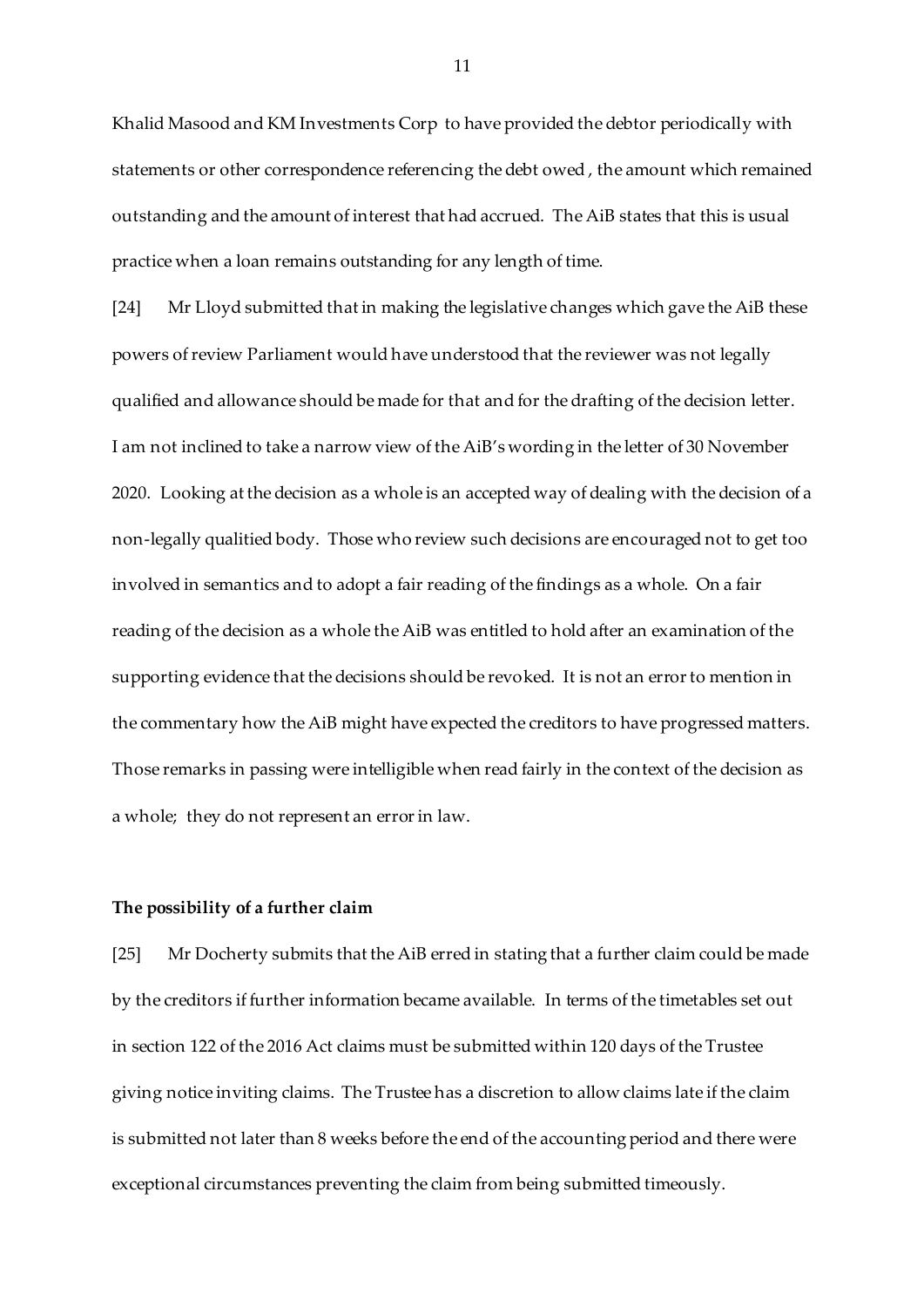Mr Docherty submitted that both of these time periods are long past. For those reasons the appellants' submission is that the AiB should have amended the joint claims not revoked them.

[26] Mr Lloyd suggested in his submissions that the Trustee could still exercise his discretion to allow a claim late but given the terms of the legislation I do not agree that that is the case. In her book on *Bankruptcy* Ms McKenzie Skene suggests that, where a claim has been rejected as a result of the lack of further evidence in some cases the proper course might be for the claimant to raise an action to constitute the claim<sup>7</sup> . I have formed no view on that suggestion. However Mr Lloyd's primary position was that the AiB having formed a view that the claims as lodged were incompetent, what the appellants were going to do thereafter was irrelevant. I agree with that submission; the suggestion about future claims is part of the commentary in the decision letter, not a matter which constitutes an error in law as suggested.

#### **The nature of the obligation**

[27] The sums claimed by the appellants in the second and third appeals are joint debts on single loans. The loan agreement and relative personal bond relating to the loan by Khalid Masood and KM Investments Corp are lodged (Productions 6d, 6e, 6f, 6g and 6h). In relation to the loan by Javid Ali and Kushwar Sultana a document described as a loan agreement and guarantee is lodged (Production 9e and 9f). From these documents it is clear that Khalid Masood and KM Investments Corp lent the debtor the sum of £110,000 with interest (or profit) payable at 5 % per annum. Javid Ali and Kushwar Sultana lent the sum

<sup>7</sup> Paragraph 16-32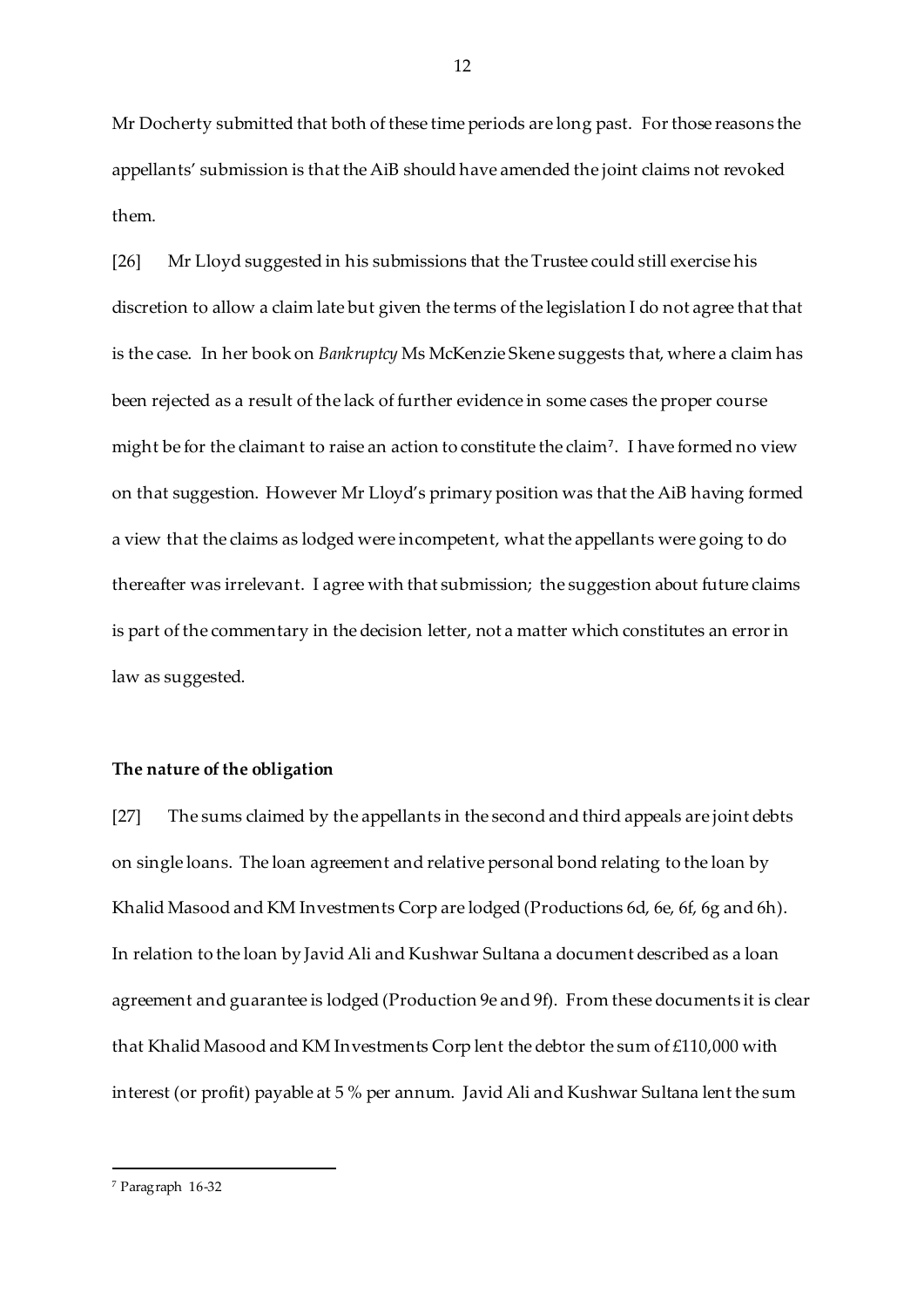of £50,000 with no interest payable. The personal bond and the guarantee describe the debtor's liability in respect of both loans as joint and several.

[28] The concept of joint and several liability presents difficulties when applied to the role of creditor. Joint and several liability means that two or more persons are liable both jointly and also severally. In terms of more than one debtor that means that if one debtor repays the full loan outstanding he has a right of relief against the other debtors. Where there are one or more creditors the concept of a right of relief presents difficulties. Were the two creditors to sue the debtor for repayment in either of the cases here the action would require to be raised by both of them since the loan agreement does not specify any share due to the individual creditors. Where the obligation is indivisible all the creditors must sue. <sup>8</sup> However the important thing to note is that were the creditors to sue this debtor the sum sued for would be the sum of £110,000 plus interest or the sum of £50,000. Each of the creditors would not be able to sue for £110,000 or £50,000. It is for that reason that I consider the Trustee has erred in his treatment of the joint obligation and that the AiB was correct to revoke the claims admitted.

[29] In the second appeal the appellants both claimed a sum of  $£196.307.13$ . In the third appeal the appellants both claimed £50,000. The Trustee admitted the claims of Khalid Masood and KM Investments Corp in a total amount of £392,614.26 and the claims of Javid Ali and Kishwar Sultana in a total amount of £100,000. The AiB considered that they should either have submitted single claims for £196,307.13 and £50,000 respectively or two individual claims for the total. The appellants submit that the Trustee was correct in his treatment of the joint obligations and that the AiB's approach was incorrect.

<sup>8</sup> McBryde on Contract 3rd Ed paragraph 11-24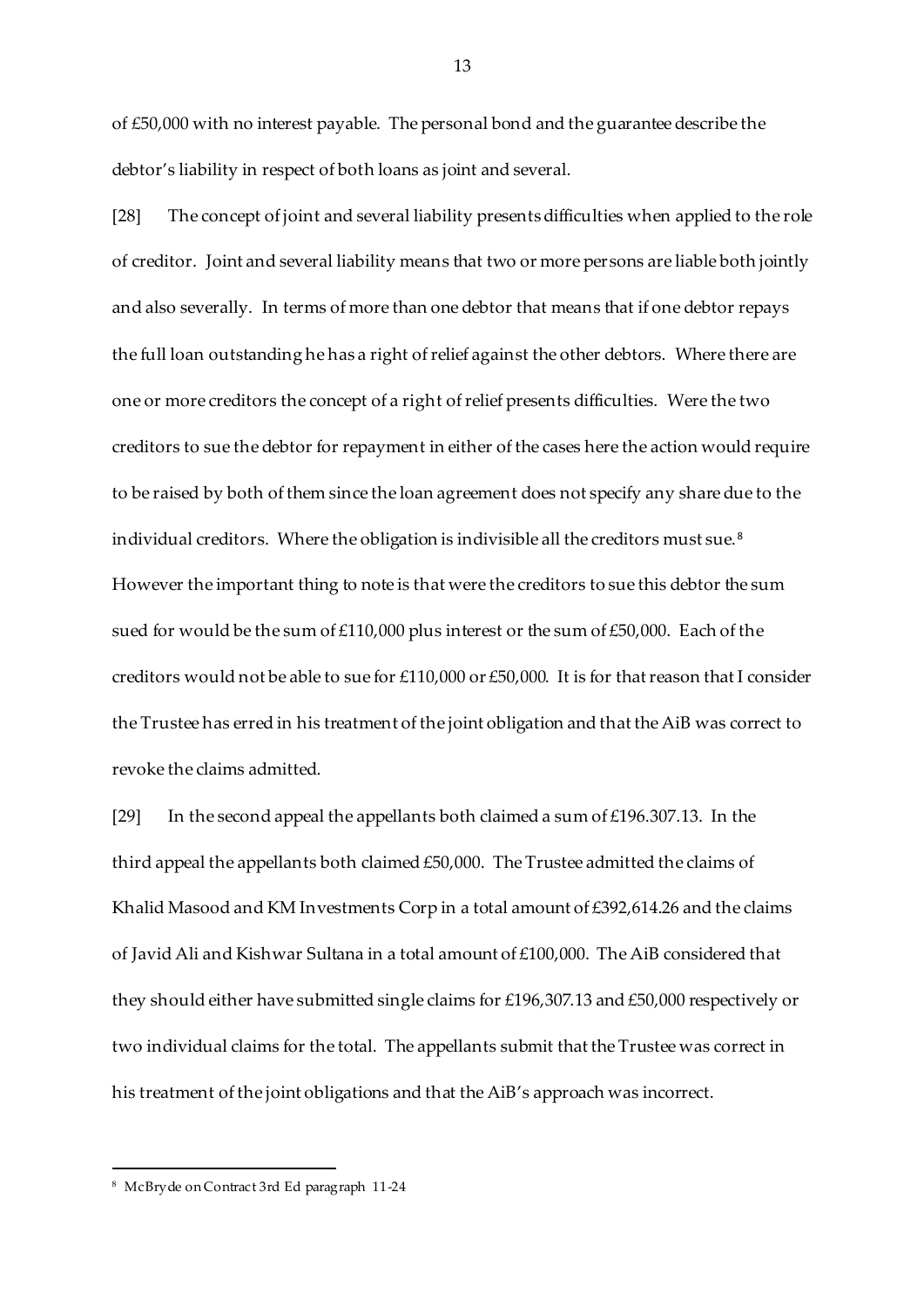[30] Where a debtor has multiple creditors on a single obligation either all creditors must sue, if the obligation is not divisible, or each creditor may sue for their own share if it is divisible. What is not permitted is that all of the creditors on an obligation may sue the debtor separately for the whole obligation<sup>9</sup> . Mr Lloyd submitted that the same approach should be followed when a debtor is sequestrated and multiple creditors on a single obligation wish to submit a claim; they must either submit a single joint claim for the full amount or submit individual claims for the share of the full amount that they claim is due to them.

[31] Mr Docherty submits that the AiB ignored the Trustee's stated intention to treat these joint claims as entitling each creditor to one half of the sum for dividend purposes. I do not accept that the AiB ignored that intention. The commentary from the Trustee to the email sent by the AiB dated 24 November 2020 ( Production 4b) enquiring as to the position clearly states that the debt is on a joint and several basis allowing a claim for the full amount for each party but the dividend payable will not exceed the debt across the two parties. The AiB was appraised of the way in which the Trustee approached the question.

[32] In my view the Trustee has made an error in law which is not corrected by the Trustee's declared intention to treat only one claim as being valid for dividend purposes. I reject the argument that this intention indicated that the Trustee was accepting the claims only in part, as he was entitled to do in terms of section 127(7) of the 2016 Act<sup>10</sup>. I also reject the argument that, properly construed, the Trustee's decision was that the appellants in the second and third appeals had indeed submitted one joint claim $^{\rm 11}.$ 

 $\overline{a}$ 

<sup>9</sup> ibid

<sup>10</sup> Paragraph (d) in notes of appeal re 2nd and 3rd appeals

<sup>&</sup>lt;sup>11</sup> Paragraph (e) in notes of appeal re 2<sup>nd</sup> and 3<sup>rd</sup> appeals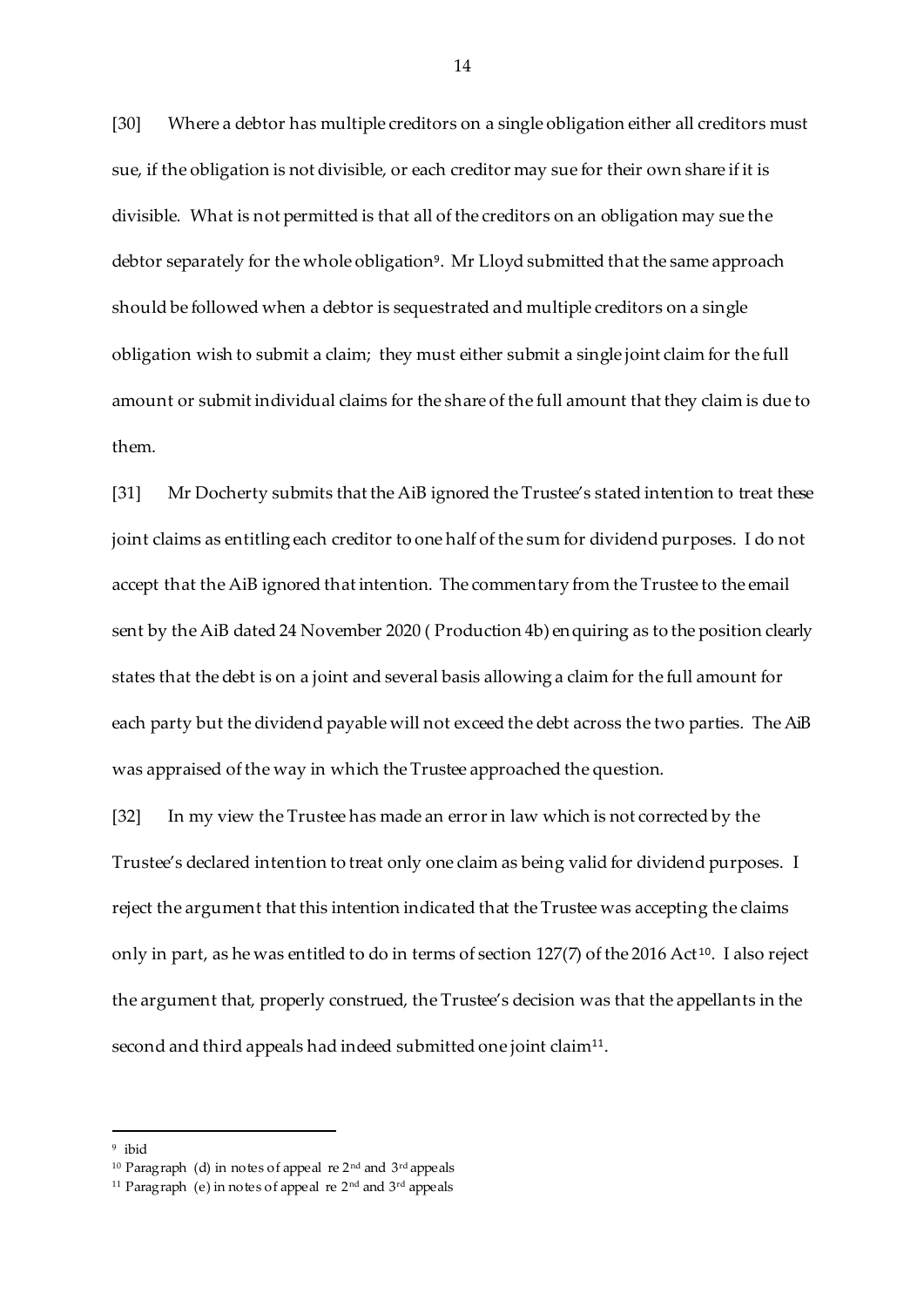[33] The purpose of the adjudication schedule is to list the total admitted claims for the information of all creditors. It also has relevance to voting at any creditors' meetings. Acceptance of one creditor's claim will almost inevitably result in a corresponding reduction in value to other accepted claims $^{\rm 12}.$  The way in which the Trustee in this case has listed the accepted claims inflates the total accepted claims in the adjudication schedule by £246,307.13. The pot available to creditors is therefore artificially and wrongly reduced. As

Professor McBryde puts it:

"To allow the same debt, or part of it, to be claimed twice in the same sequestration by different people would be unfair to all other creditors. Therefore there cannot be a double ranking of one debt.<sup>13"</sup>

[34] Stating that dividend will be paid out in another way does not remedy that error. I agree with the AiB that allowing two creditors to submit separate claims for a joint debt gives the two creditors an unfair preference over other creditors. Acceptance of the claims means that each creditor will be entitled to receive an interim and final dividend against their claims when their entitlement is only to receive dividend against the total owed to them. The AiB was correct to say that the two creditors should either submit one joint claim for the full sum or two individual claims adding up to the total. There is no information in the documentation for either loan which would allow each creditor's share of the total to be determined; the suggestion that the £50,000 could be claimed as two amounts of £25,000 is incorrect but that does not detract from the overall conclusion that the total can only be claimed once.

<sup>12</sup> Richard Aird JLSS 1997 42(6)

<sup>13</sup> McBryde: Bankruptcy 2nd Ed paragraph 16-55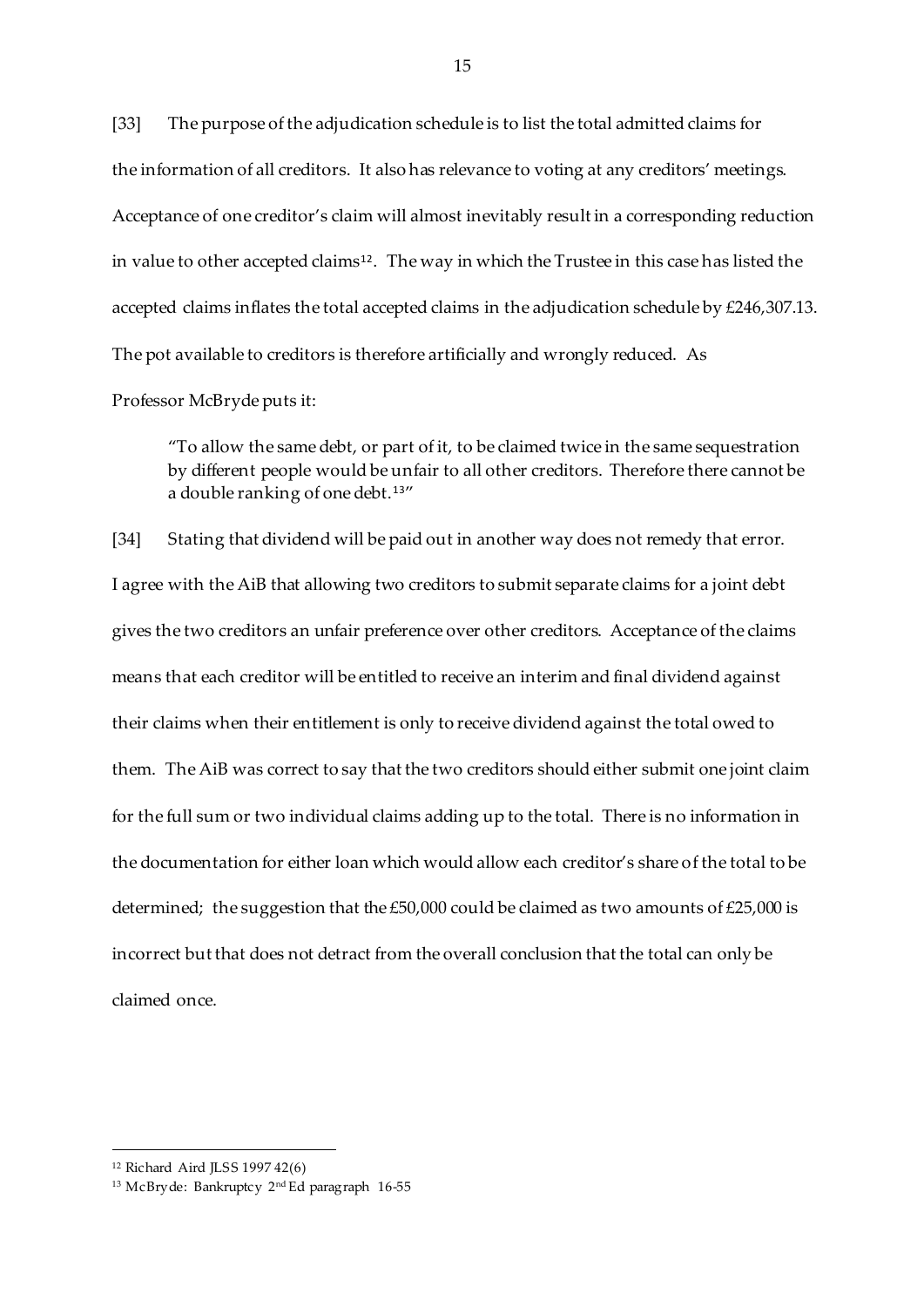[35] I reject the argument that that the Trustee's treatment of the joint debts was an acceptance of a single claim and it would then be for the individual appellants to ascertain among themselves as to who should receive what share of any dividend $^{\text{14}}$ .

[36] It is not the AiB who has misunderstood the nature of a joint debt, as argued by the appellants. The Trustee's treatment of the joint claims was incompetent; the decision constituted an error in law. In that situation the decision to revoke was correct; I agree that amendment was something available to the AiB but in the face of incompetent claims I do not consider that would have been an appropriate outcome.

# **Decision**

 $\overline{a}$ 

[37] There was no error made in accepting the objectors' applications for review. The AiB is not limited to considering only any representation suggested by the objector or the creditor. Having identified a misunderstanding of the material facts in relation to the debts the AiB was entitled to consider all admissible and relevant evidence concerning the claim whether presented to the Trustee or not.

[38] The AiB is entitled to look at matters of fact and to take a view on the sufficiency of the evidence regardless of the Trustee's view. The AiB did not misinterpret section 123 and seek to invert the burden of proof. In considering sufficiency the AiB did not ignore the debtor's statement; the statement was considered and deemed insufficient. The commentary about why the evidence about the debts was insufficient and what the AiB might have expected to see is not an integral part of the decision. The AiB's commentary does not represent an error in law. The AiB's comments about submitting a further claim

<sup>14</sup> Paragraph (f) in notes of appeal re 2nd and 3rd appeals